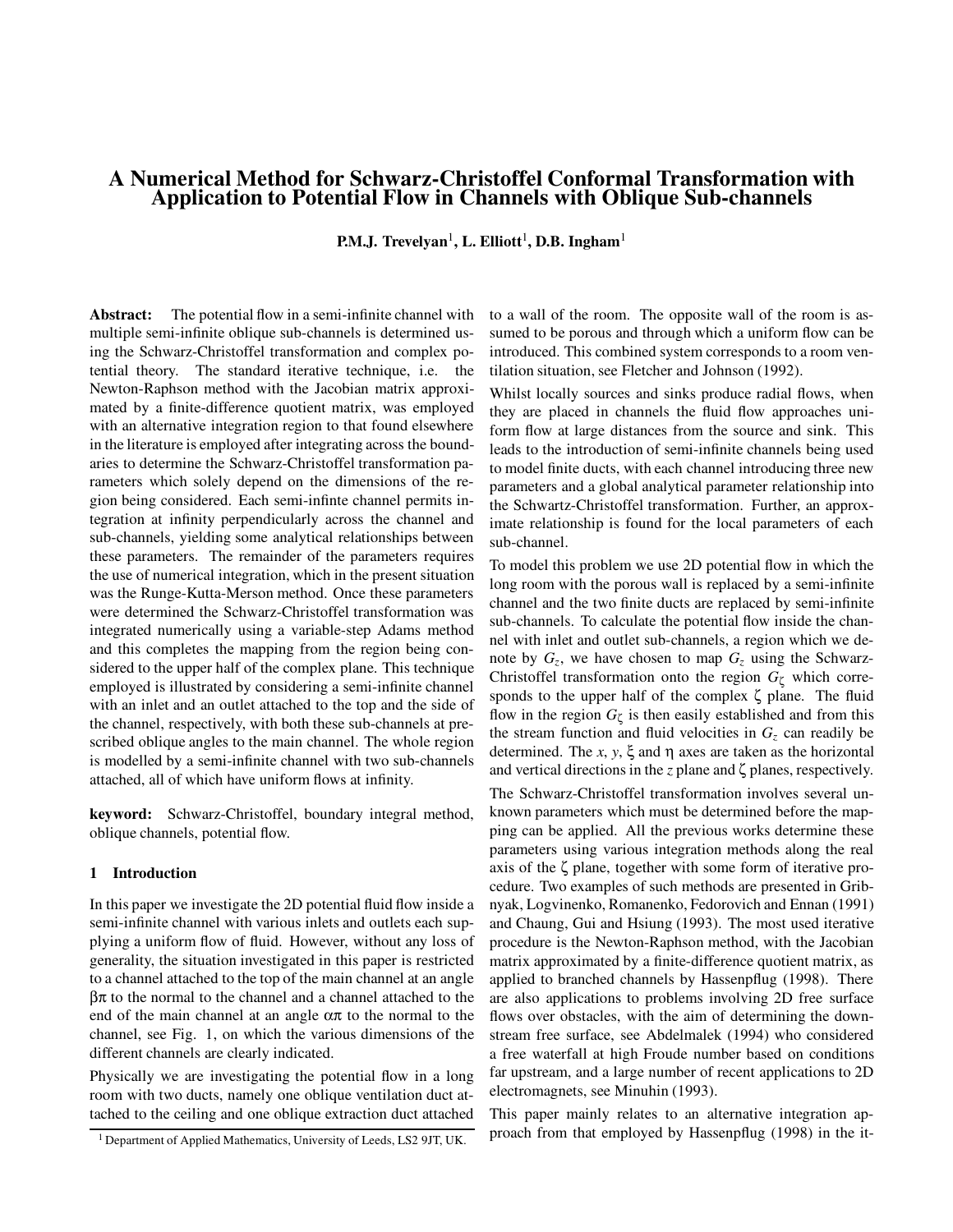

**Figure 1** : (a) A schematic diagram of the model of the room with an inlet and outlet, (b) the boundary of  $G<sub>z</sub>$  with the lengths  $h_1$ ,  $h_2$ ,  $h_3$ ,  $h_4$ ,  $l_1$ ,  $l_2$ ,  $l_3$  and  $l_4$  indicated. The points A, D, I and F are at infinity in the complex *z* plane.

erative mathematical technique for determining the parameters involved in the Schwarz-Christoffel transformation. This method calculates the lengths using integrals in the *z* plane as opposed to in the ζ plane, which gives rise to some analytical relationships between the parameters wherever there are semi-infinite sub-channels. Hence, we only consider simply connected unbounded polygonal domains. In order to calculate the potential flow inside such regions we map the entire flow domain onto the upper half of the complex plane using the Schwarz-Christoffel transformation and then determine the fluid flow in the upper half of that complex plane. In comparison to the use of finite-difference and finite element methods, this procedure saves on cpu time as at this stage no iteration procedure is required to determine the fluid flow once the transformation involving all the parameters has been established.

#### **2 Semi-infinite Multi-Channel Domain**

The Schwarz-Christoffel theorem states that if  $\zeta_1, \zeta_2, ..., \zeta_n$ are *n* finite points on the real axis in the  $\zeta$  plane such that  $\zeta_1 < \zeta_2 < \ldots < \zeta_n$  and  $\theta_1, \theta_2, \ldots, \theta_n$  are the interior angles of a simple closed polygon of  $n + 1$  vertices in the *z* plane, then the transformation from the ζ plane to the *z* plane is defined by

$$
\frac{dz}{d\zeta} = K(\zeta - \zeta_1)^{\frac{\theta_1}{\pi} - 1} (\zeta - \zeta_2)^{\frac{\theta_2}{\pi} - 1} \dots (\zeta - \zeta_n)^{\frac{\theta_n}{\pi} - 1}
$$
(1)

It should also be noted that the constant *K* may be complex, but throughout this paper it is taken to be real since no rotations of the planes are required. Each quantity  $\zeta_i$  is real and is mapped onto the vertex in  $G_z$ , where the interior angle is  $\theta_i$ . Without any loss of generality we can choose the values of two of these ζ*i*'s.

In order to use the Schwarz-Christoffel theorem, the values of  $\zeta$  which are mapped to the corners of  $G<sub>z</sub>$  are required. Unfortunately, these values of  $\zeta$  are unknown, so initially they have to be estimated and then the Schwarz-Christoffel theorem can be used to map  $G_z$  to  $G_\zeta$ . In performing this mapping we create a region *Gz* with all the correct angles at the corners but with dimensions not having the same magnitudes as those shown in Fig. 1(a), which have the lengths  $H_1$ ,  $H_2$ ,  $H_3$ ,  $L_1$ ,  $L_2$  and  $L_3$ . So the lengths  $h_1$ ,  $h_2$ ,  $h_3$ ,  $h_4$ ,  $l_1$ ,  $l_2$ ,  $l_3$  and  $l_4$  are introduced and are shown in Fig. 1(b). In the numerical procedure described in this paper an iterative scheme is employed which ensures that all these lengths converge to the required values, namely,  $h_i$  and  $l_i$  tend to  $H_i$  and  $L_i$ , respectively, for  $i = 1, 2$  and 3, and *h*<sup>4</sup> and *l*<sup>4</sup> tend to *H*<sup>1</sup> and to zero, respectively. The lengths *h*<sup>4</sup> and *l*<sup>4</sup> are introduced to define the region shown in Fig. 1(b).

The points A and D at infinity in the *z* plane are mapped to  $-\infty$  and  $\infty$  in the  $\zeta$  plane, respectively. We consider the whole region as shown in Fig. 1, where  $G<sub>z</sub>$  is an infinite channel with three discontinuities in the height of the channel, one along the bottom and two along the top of the channel. The 8 corners in *Gz* are H, I, J, B, E, F, G and C, which are mapped to the points  $-\xi$ *H*,  $-\xi$ *J*,  $-\xi$ *J*,  $-\xi$ *B*,  $-\xi$ *E*, 0, 1 and  $\xi$ *C* in *G*<sub>ζ</sub>, respectively. The interior angles at B and C are both  $\frac{\pi}{2}$ , at H, J, E and G they are  $(\frac{3}{2} + \beta)\pi$ ,  $(\frac{3}{2} - \beta)\pi$ ,  $(\frac{3}{2} + \alpha)\pi$  and  $(\frac{3}{2} - \alpha)\pi$ , respectively, and at I and F are both zero. Hence, we have

$$
\frac{dz}{d\zeta} = \frac{K(\zeta - 1)^{\frac{1}{2} - \alpha} (\zeta + \xi_E)^{\frac{1}{2} + \alpha} (\zeta + \xi_J)^{\frac{1}{2} - \beta} (\zeta + \xi_H)^{\frac{1}{2} + \beta}}{\zeta(\zeta + \xi_J) (\zeta + \xi_B)^{\frac{1}{2}} (\zeta - \xi_C)^{\frac{1}{2}}}
$$
(2)

# which maps  $G_z$  to  $G_\zeta$ .

Before solving the differential equation (2), the parameters  $\xi_B$ , ξ*C*, ξ*<sup>E</sup>* , ξ*<sup>H</sup>* , ξ*I*, ξ*<sup>J</sup>* and *K*, need to be determined so that the lengths  $h_1$ ,  $h_2$ ,  $h_3$ ,  $h_4$ ,  $l_1$ ,  $l_2$ ,  $l_3$  and  $l_4$  achieve their required values.

## **3 Integration Techniques**

The first-order complex ordinary differential equation (2) has to be solved so that the mapping from  $G_z$  to the  $G_\zeta$  may be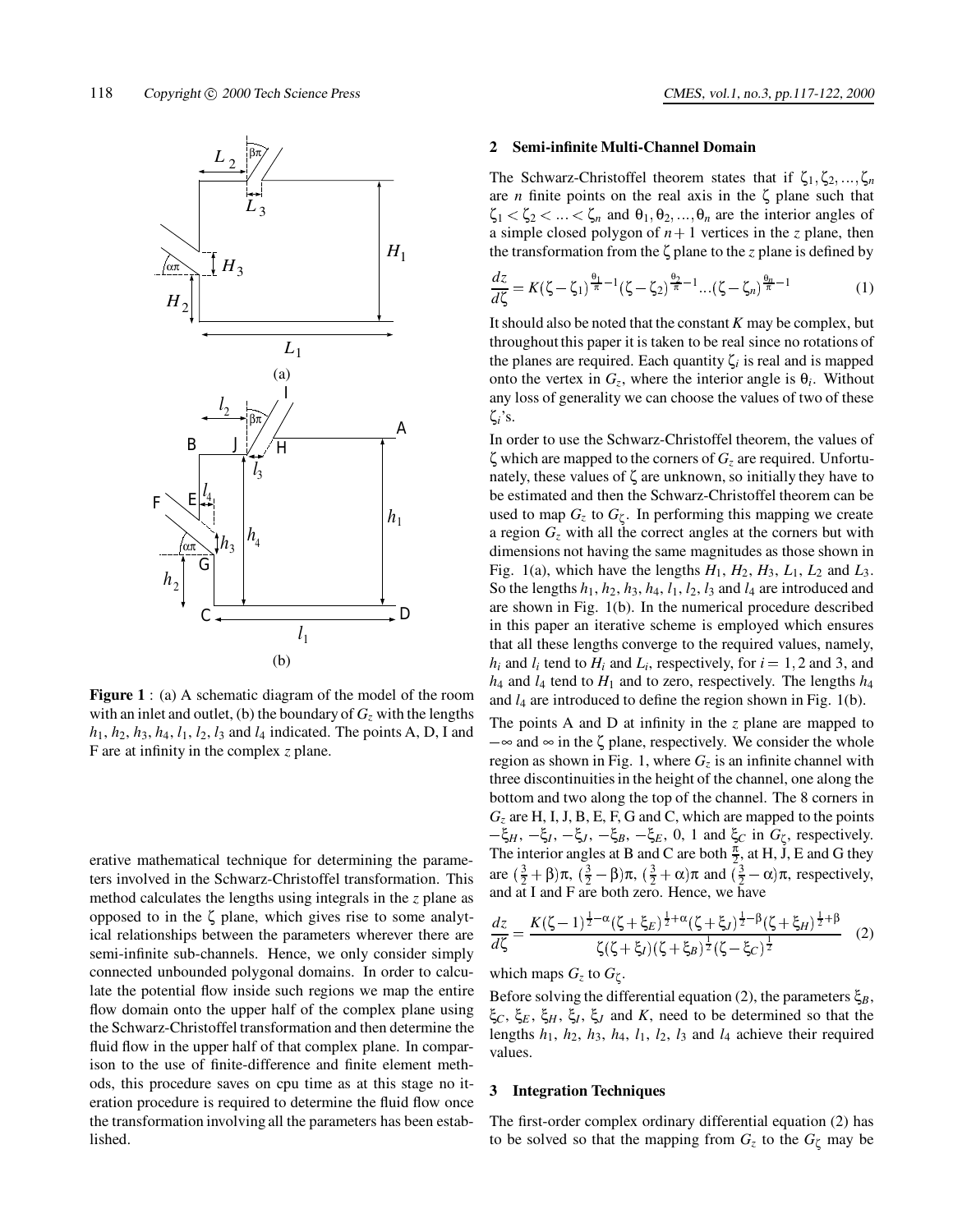found. This equation cannot be integrated analytically and therefore a numerical approach is required. This equation is of the form

$$
\frac{dz}{d\zeta} = f_g(\zeta) \tag{3}
$$

which if solved numerically maps  $G_{\zeta}$  to  $G_{z}$  but we require  $G_{z}$ to be mapped onto  $G_{\zeta}$ . Simply by inverting Eq. (3) we obtain

$$
\frac{d\zeta}{dz} = f(\zeta) \tag{4}
$$

where, for convenience,  $1/f_g(\zeta)$  is replaced by the function  $f(\zeta)$ , and this new equation ensures that when solving numerically with *z* chosen then the value of  $\zeta$  is found. Using this new formulation, the governing equation (2) can be inverted into the form of Eq. (4), which implies that we now have the governing differential equation

$$
\frac{d\zeta}{dz} = \frac{\zeta(\zeta + \xi_I)(\zeta + \xi_B)^{\frac{1}{2}}(\zeta - \xi_C)^{\frac{1}{2}}}{K(\zeta - 1)^{\frac{1}{2} - \alpha}(\zeta + \xi_E)^{\frac{1}{2} + \alpha}(\zeta + \xi_J)^{\frac{1}{2} - \beta}(\zeta + \xi_H)^{\frac{1}{2} + \beta}}
$$
(5)

By applying the Cauchy-Riemann equations to Eq. (4), with  $f = f_{\Re} + i f_{\Im}$ , the complex differential equation reduces to these two real ordinary differential equations

$$
f_{Re} = \frac{\partial \xi}{\partial x} = \frac{\partial \eta}{\partial y} \quad \text{and} \quad f_{Im} = \frac{\partial \eta}{\partial x} = -\frac{\partial \xi}{\partial y}
$$
(6)

But these only allow integration in the horizontal and vertical directions, however, by a rotation of the *z* plane by defining

$$
\tilde{z} = ze^{i\gamma} \quad \text{and} \quad \tilde{f} = e^{-i\gamma} f \tag{7}
$$

alters Eq. (4) to

$$
\frac{d\zeta}{d\tilde{z}} = \tilde{f} \tag{8}
$$

This allows integrations at an arbitrary angle. So that for changes in the new variable  $\tilde{x}$  in  $G_{\tilde{z}}$ ,  $\Delta \tilde{z} = \Delta \tilde{x}$ , Eq. (6) implies that

$$
\tilde{f}_{\mathfrak{R}} = \frac{d\xi}{d\tilde{x}}
$$
 and  $\tilde{f}_{\mathfrak{I}} = \frac{d\eta}{d\tilde{x}}$  (9)

with similar expressions for changes in  $\tilde{y}$ .

Hence, by applying the Cauchy-Riemann equations, we separated the first-order complex differential equation into two real and imaginary first-order ordinary differential equations, allowing integration along lines at an arbitrary angle by a rotation of the plane. In order to obtain accurate solutions of the governing equation, the numerical integration of this pair of first-order real differential equations was performed with the aid of the NAG Fortran library.

In the parameter determination process the initial value NAG routine D02BGF was employed which integrates a system of first-order differential equations, subject to suitable initial conditions, over an interval using a Runge-Kutta-Merson method until a specified variable attains a given value. However, to map region  $G_z$  to  $G_\zeta$  then the routine D02CJF was preferred since this routine integrates a system of first-order differential equations, with suitable initial conditions, over a given range using a variable-order, variable-step, Adams method until a supplied user-specified function of the solution is zero. It then returns the solution at the points in the range specified by the user.

#### *3.1 Integral boundary condition*

When the boundary conditions are given at singular points, namely E, G, H and J, the NAG routines require values near the singular points which are obtained using expansions for  $\zeta$ in terms of *z* near the corners. For example, the function *f* is not defined at  $\zeta = 1$ , but the point G, namely  $z = ih_2$ , has to be mapped onto the point  $\zeta = 1$ . An expansion of  $\zeta$  near  $\zeta = 1$  in terms of *z* was considered in the following form

$$
\zeta \simeq 1 + qZ^p \tag{10}
$$

where  $p$  and  $q$  are constants to be determined and  $Z$  is the value of *z* relative to the point  $z = ih_2$  which corresponds to the point  $\zeta = 1$ , i.e.  $Z = z - ih_2$ . On substituting expression (10) into Eq. (4), rearranging and neglecting all higher-order terms in *Z*, and since  $\xi_B$ ,  $\xi_C$ ,  $\xi_E$ ,  $\xi_H$ ,  $\xi_I$ ,  $\xi_J$ ,  $K$ ,  $p$  and  $q$  are all independent of *Z*, we obtain

$$
\zeta \simeq 1 + \left( \frac{(Z\gamma/2K)^2 (1 + \xi_I)^2 (1 + \xi_B)(1 - \xi_C)}{(1 + \xi_E)^{1 + 2\alpha} (1 + \xi_J)^{1 - 2\beta} (1 + \xi_H)^{1 + 2\beta}} \right)^{\frac{1}{\gamma}}
$$
(11)

where  $\gamma = 3 - 2\alpha$ . Similarly, expansions near the points C and J have also been found but in order to save space these expressions are not present. The differential equation (5) could then be integrated numerically using these approximations as initial boundary conditions.

Before mapping  $G_z$  onto  $G_\zeta$  we must first determine the parameters involved in the transformation. The method we applied to determine the parameters involves initial guesses which are used to determine the dimensions of the region  $G<sub>z</sub>$ . An iterative procedure is then adopted in which the values of the parameters are modified until the lengths of the room coincide with their given values to some preset degree of accuracy. We now define the method undertaken to determine the lengths of the region.

### **4 Numerical Determination of the Lengths**

Initially we assume that the parameters  $\xi_B$ ,  $\xi_C$ ,  $\xi_E$ ,  $\xi_H$ ,  $\xi_I$ ,  $\xi_J$ and *K* have been assigned approximate values and this corresponds to fixing the dimensions of the region *Gz*. The region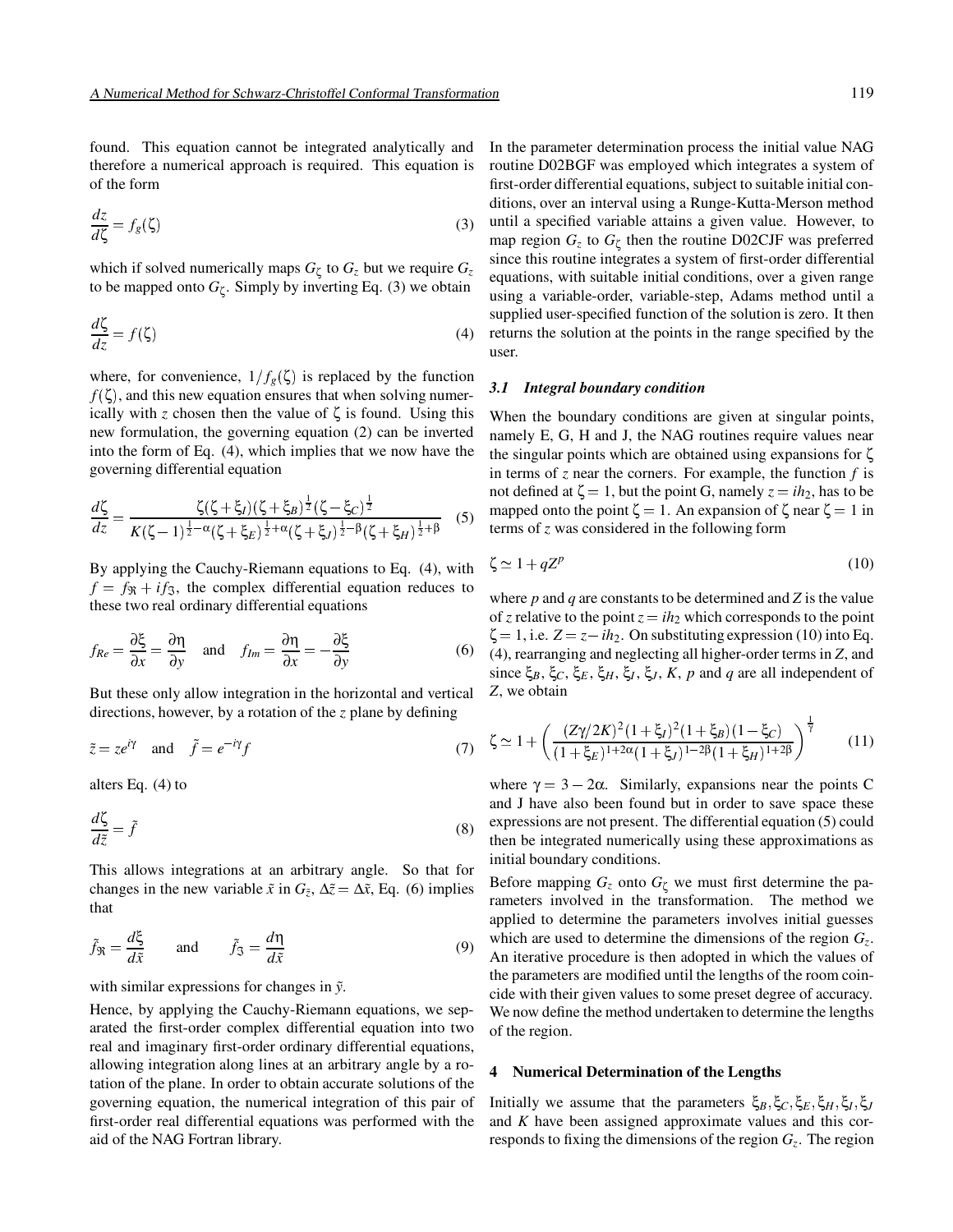$G_z$  is determined by finding the lengths  $h_1$ ,  $h_2$ ,  $h_3$ ,  $h_4$ ,  $l_1$ ,  $l_2$ ,  $l_3$ and *l*<sup>4</sup> in each case where applicable. As these dimensions are not initially prescribed then an iterative procedure, as outlined later in this section, is required to determine these lengths and their related set of parameters.

To find the distance  $h_1$  the following method is adopted. A real value of  $\zeta$ , less than  $-\xi$ *H*, is chosen which ensures that we are along the line HA on the boundary of  $G_z$ . We numerically integrate Eq. (4) vertically downwards using the NAG routine D02BGF, and terminate the integration when the value of η is less than  $-\delta$ , where  $\delta$  is a preassigned small real and positive constant. With  $l_4 < (l_2 + l_3)$ , the point in the *z* plane must have just crossed the line CD, and thus we have integrated over a distance  $h_1$ . The other lengths, apart from  $l_4$ , are found using similar methods but using the expansions near the appropriate corners. The length *l*<sup>4</sup> has to be treated differently since it represents the distance between two parallel lines for which there is no horizontal or vertical line that touches both of these parallel lines, so *l*<sup>4</sup> is found using the following method. From an expansion near the corner C, an approximation to  $\zeta$  is found for  $z = \delta_0$ . Using the NAG routine D02CJF, the value of  $\zeta$  at  $z = l_a$  is found, where  $l_a$  is a suitable real positive value. This moves the point being considered horizontally further to the right of C. Integrating Eq. (4) vertically upwards a distance  $l_b$ , the value of  $\zeta$  is found, where  $l_b$  is a suitable real positive value. Finally, we integrate horizontally from right to left until the value of  $\eta$  is less than  $-\delta$ , this distance is called *l<sub>c</sub>*, so that the length  $l_4$  is  $(l_c - l_a)$ . The total path taken by the point being considered in  $G<sub>z</sub>$  is represented by the dashed arrowed lines in Fig. 2.



**Figure 2** : The path taken by the point in  $G<sub>z</sub>$  to find the length  $l_4$  with  $h_1 > (h_2 + h_3)$  or  $l_4 < (l_2 + l_3)$ .

#### **5 Numerical Determination of the Parameters**

The unknown parameters must be determined using an iterative procedure. This method requires initial estimates of the parameters in the differential equation (4) which in turn induces, as discussed above, a set of lengths which define the region *Gz*. By slightly changing the values of parameters one at a time, for example  $\xi_B$  to  $\xi_B^*$ , new sets of lengths are found. The Newton-Raphson method with the Jacobian matrix approximated by a finite-difference quotient matrix is then used to modify the values of the parameters. Iteration continues until the lengths converge to some preset degree of accuracy.

In this investigation we evaluate *S*, which is the average value of the square root of the sum of the squares of the calculated lengths from their initial prescribed room values, and when this value is less than  $10^{-5}$  we terminate the iteration procedure. It is found that initially it is advisable to vary all of the parameters by the same small constant amount, e.g. 0.01, but once the value of *S* is less than about  $10^{-1}$  then  $\delta \xi_B$  can be taken as  $(\xi_B - \xi_B)/2$ , with similar choices for the other parameters. In order to illustrate this method we assume typical dimensions of the room in the form of the lengths  $H_1$ ,  $H_2$ ,  $H_3$ , *L*1, *L*<sup>2</sup> and *L*<sup>3</sup> take the values 3.0m, 1.0m, 0.5m, 4.0m, 1.0m and 0.25m, respectively, and we choose a small set of values of α and β, see Tab. 1. There are 7 lengths so the matrix involved

**Table 1** : Typical results from the numerical method for various values of  $α$  and  $β$ .

| $0 - 0$ when $P$ |                |                |                 |                 |  |
|------------------|----------------|----------------|-----------------|-----------------|--|
|                  | $\alpha = 1/4$ | $\alpha = 1/4$ | $\alpha = -1/4$ | $\alpha = -1/4$ |  |
|                  | $\beta = 1/3$  | $\beta = -1/3$ | $\beta = 1/3$   | $\beta = -1/3$  |  |
| $\xi_B$          | 4.6566         | 4.6574         | 16.0312         | 16.0322         |  |
| $\xi_C$          | 3.1903         | 3.1905         | 7.9985          | 7.9986          |  |
| $\xi_E$          | 0.3488         | 0.3488         | 3.1604          | 3.1606          |  |
| $\xi_H$          | 8.2882         | 8.3994         | 27.1501         | 27.4884         |  |
| $\xi_I$          | 8.0855         | 7.4397         | 26.5294         | 24.5499         |  |
| $\xi_J$          | 7.1806         | 7.2690         | 23.7586         | 24.0273         |  |
| K                | 0.9549         | 0.9549         | 0.9549          | 0.9549          |  |
|                  |                |                |                 |                 |  |

in the Newton-Raphson iteration scheme is a 7 by 7 matrix. For the transformation of complicated regions it is useful to consider a sequence of regions which increase in complexity by the further addition of another sub-channel. This build up to the final region can be useful in establishing suitable first estimates for the unknown parameters of more complicated regions and such details can be found in Trevelyan, Elliott and Ingham (1999).

### **6 Some Analytical Relationships**

For each semi-infinite channel an analytical global relationship can be derived which relates the width of the channel to the parameters. These are derived by integrating around semicircles and letting the radius tend to zero or infinity in the ζ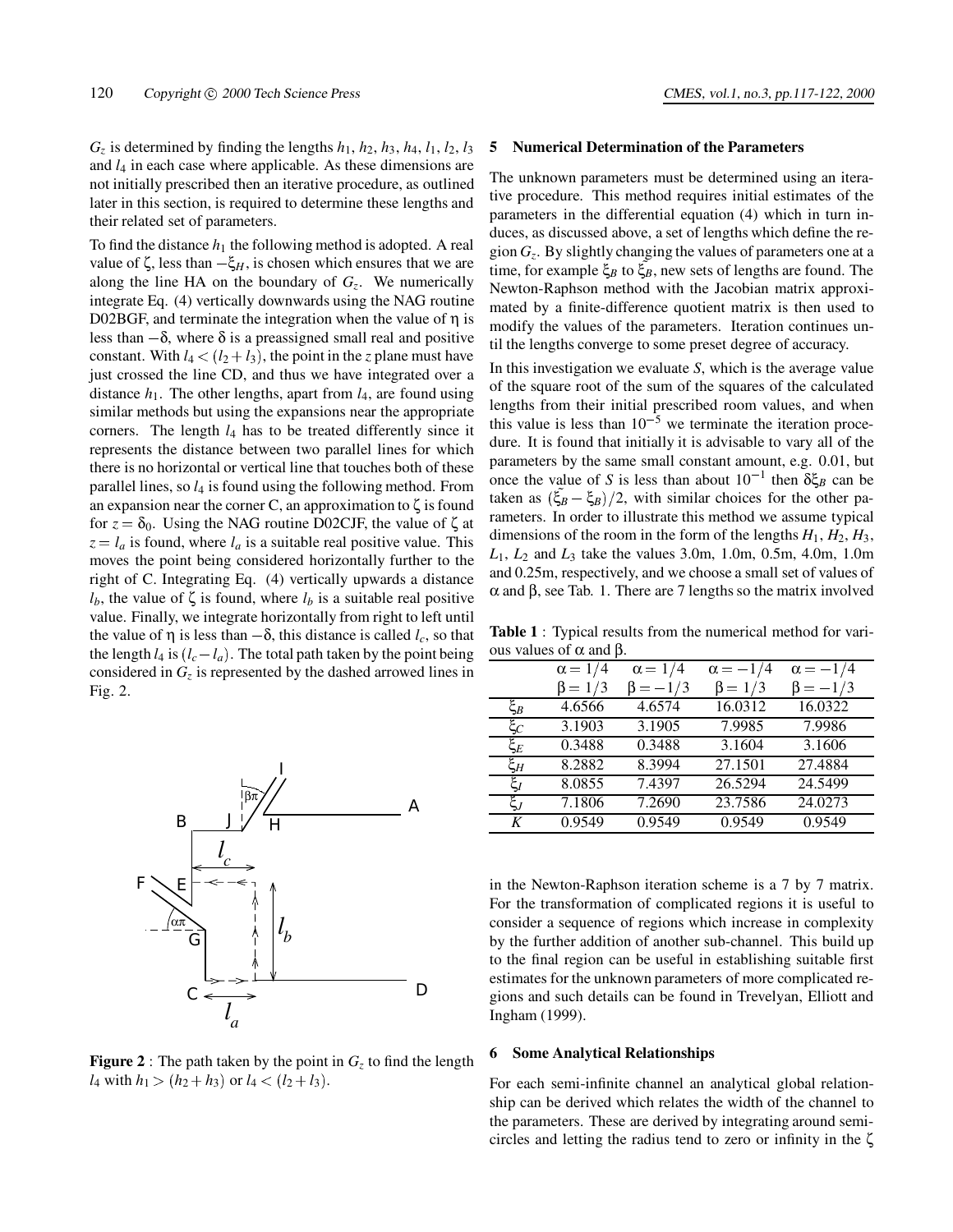plane. We appeal to Cauchy's Theorem to deform the semicircle to the arc in the ζ plane which has been mapped from lines perpendicular to the boundaries in  $G<sub>z</sub>$ 

Considering a vertical line which is far right of the top subchannel in  $G_z$  then this will be mapped to a large arc in  $G_\zeta$ ,  $\Gamma_0$ . Since singular points only occur along the real axis of the ζ plane, and given that the large arc avoids them, Cauchy's Theorem means that the integral around this arc is equal to the integral around the semi-circle which has the same end points.

The boundary of the semi-circular arc,  $\Gamma_1$ , of radius  $r_1$ , is given by  $\zeta = r_1 e^{i\theta} + l_o$ , where  $\theta \in [0, \pi]$  and  $l_o$  is the value of  $\zeta$  at the centre of the semi-circle. Hence the integral around the arc  $\Gamma_0$ is given by

$$
\int_{\Gamma_0} f_g(\zeta) d\zeta = \int_{\Gamma_1} f_g(\zeta) d\zeta = \int_0^\pi f_g(r_1 e^{i\theta} + l_o) ir_1 e^{i\theta} d\theta \tag{12}
$$

On letting *r*<sup>1</sup> tend to infinity reduces the integral around the arc to

$$
\int_0^\pi K i d\theta = iK\pi
$$
\n(13)

However, on letting  $r_1$  tend to infinity is equivalent to moving the vertical line an infinite distance to the right. Clearly the height of the vertical line remains constant since the floor and ceiling are parallel. Thus,

$$
\int_{\Gamma_0} f_g(\zeta) d\zeta = \int_a^{a+ih_1} dz = ih_1 \tag{14}
$$

and hence, we have

 $l_3 = \sec(\beta \pi) K \pi P^{\frac{1}{2}}$ 

$$
h_1 = K\pi \tag{15}
$$

Similarly, we can consider  $\zeta = r_2 e^{i\theta}$  and let  $r_2$  tend to zero, resulting in

$$
h_3 = \sec(\alpha \pi) \frac{K\pi}{\xi_I} \left(\frac{\xi_E \xi_H \xi_J}{\xi_B \xi_C}\right)^{\frac{1}{2}} \xi_E^{\alpha} \left(\frac{\xi_H}{\xi_J}\right)^{\beta} \tag{16}
$$

and  $\zeta = r_3 e^{i\theta} - \zeta_I$  and on letting  $r_3$  tend to zero, we obtain the result

where 
$$
P = \frac{(\xi_I + 1)(\xi_I - \xi_E)^{1+2\alpha}(\xi_I - \xi_J)(\xi_H - \xi_I)^{1+2\beta}}{\xi_I^2(\xi_I + 1)^{2\alpha}(\xi_I + \xi_C)(\xi_I - \xi_B)(\xi_I - \xi_J)^{2\beta}}
$$
(17)

It was found that the numerical results for the various parameters in the section concerning the Numerical Determination of the Parameters did indeed satisfy the parameter relationships given by Eqs. (15), (16) and (17). If the analytical relationships between the parameters are used within the numerical method then there are only 4 unknown independent parameters.

If we had considered a sequence of regions of increasing complexity, say by initially denying the existence of the subchannel at an angle of  $βπ$  to the normal to the channel, then we would have obtained different analytical relationships between the parameters. However, the relevant parameters for the sub-channel at an angle of  $\alpha\pi$  to the normal to the channel would satisfy a similar expression to Eq. (16), which when compared to the full situation gives the approximate relationship that  $\xi_I^2 \simeq \xi_J^{1-2\beta} \xi_H^{1+2\beta}$ , with an error of about 0.1% in ξ*I*.

# **7 Results**

Using the NAG routine D02CJF we integrate over a mesh in the *z* plane, rotating the planes for the two oblique channels, to map the region  $G_z$  into the  $\zeta$  plane and short distances, typically 0.5m, down the two narrow channels are included. Physically we have investigated the potential flow in a long channel with two ducts, one attached to the top and one attached to an end. The sub-channel attached to the top of the main channel entrains fluid into the main channel whilst the sub-channel attached to the end of the main channel extracts it from there. The opposite end of the main channel is assumed to introduce uniform flow into the channel in order to satisfy the continuity equation.

To model this problem we use a 2D potential flow in which the long room is replaced by a semi-infinite channel and the two finite ducts are replaced by semi-infinite sub-channels. This simplified region is mapped to the region  $G_{\zeta}$  where sinks and sources are used to model the uniform inlets and outlets. The strength of the sink modelling the extraction is  $\lambda$  and the strength of the source modelling the entrainment is  $\mu$ .

Conformal mappings are such that sources and sinks on the boundary of  $G<sub>z</sub>$  map onto the sources and sinks of the same strengths on the boundary of  $G_{\zeta}$ . In order to solve in  $G_{\zeta}$ , the upper half of the  $\zeta$  plane, it is necessary to solve in the whole of the ζ plane, with image sources and sinks of the appropriate strengths introduced at their complex conjugate points in the lower half plane in order to maintain the real ζ axis as a boundary, namely to have no flux of fluid across it.

In the region *G*<sub>ζ</sub> a source of strength *μ* is placed at  $\zeta = -\xi$ *I*, together with a sink of strength  $\lambda$  placed at the origin, and therefore the complex potential *W* in  $G_{\zeta}$  is given by

$$
W(\zeta) = \frac{\mu}{\pi} \ln(\zeta + \xi_I) - \frac{\lambda}{\pi} \ln \zeta \tag{18}
$$

To illustrate the results obtained we fix  $\lambda = 1.0$  and  $\mu$  being 2.0, 1.0, 0.5 and -0.5 and show the streamline patterns, see Fig. 3, for various values of  $\alpha$  and  $\beta$ .